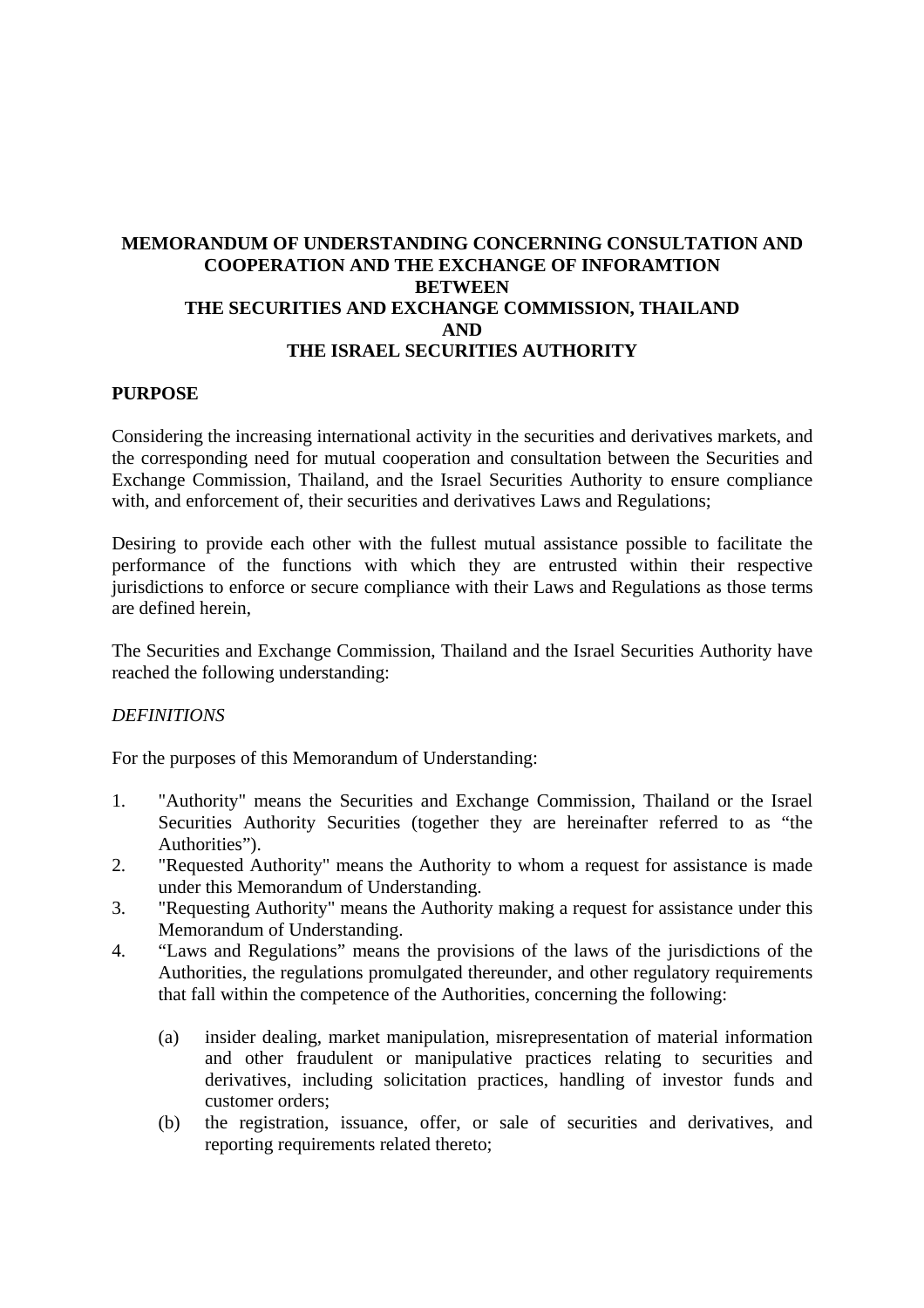- (c) market intermediaries, including investment and trading advisers who are required to be licensed or registered, collective investment schemes, brokers, dealers, and transfer agents; and
- (d) markets, exchanges, and clearing and settlement entities.
- 5. "Person" means a natural or legal person, or unincorporated entity or association, including corporations and partnerships.

## **MUTUAL ASSISTANCE AND THE EXCHANGE OF INFORMATION**

- 6. General Principles regarding Mutual Assistance and the Exchange of Information
	- (a) This Memorandum of Understanding sets forth the Authorities' intent with regard to mutual assistance and the exchange of information for the purpose of enforcing and securing compliance with the respective Laws and Regulations of the jurisdictions of the Authorities. The provisions of this Memorandum of Understanding are not intended to create legally binding obligations or supersede domestic Laws and Regulations.
	- (b) This Memorandum of Understanding does not authorize or prohibit an Authority from taking measures other than those identified herein to obtain information necessary to ensure enforcement of, or compliance with, the Laws and Regulations applicable in its jurisdiction.
	- (c) This Memorandum of Understanding does not confer upon any Person not an Authority, the right or ability, directly or indirectly to obtain, suppress or exclude any information or to challenge the execution of a request for assistance under this Memorandum of Understanding.
	- (d) The Authorities recognize the importance and desirability of providing mutual assistance and exchanging information for the purpose of enforcing, and securing compliance with, the Laws and Regulations applicable in their respective jurisdictions. A request for assistance may be denied by the Requested Authority:
		- (i) where the request would require the Requested Authority to act in a manner that would violate domestic Laws and Regulations;
		- (ii) where judicial proceedings for the imposition of criminal penalties have already been initiated in the jurisdiction of the Requested Authority, in respect of the same actions and against the same persons, or, on the grounds that the provision of assistance might result in a judicial or administrative sanction being imposed, where a non-appealable judicial or administrative sanction has already been imposed, in the jurisdiction of the Requested Authority, in respect of the same actions and against the same persons.
		- (iii) where the request is not made in accordance with the provisions of this Memorandum of Understanding; or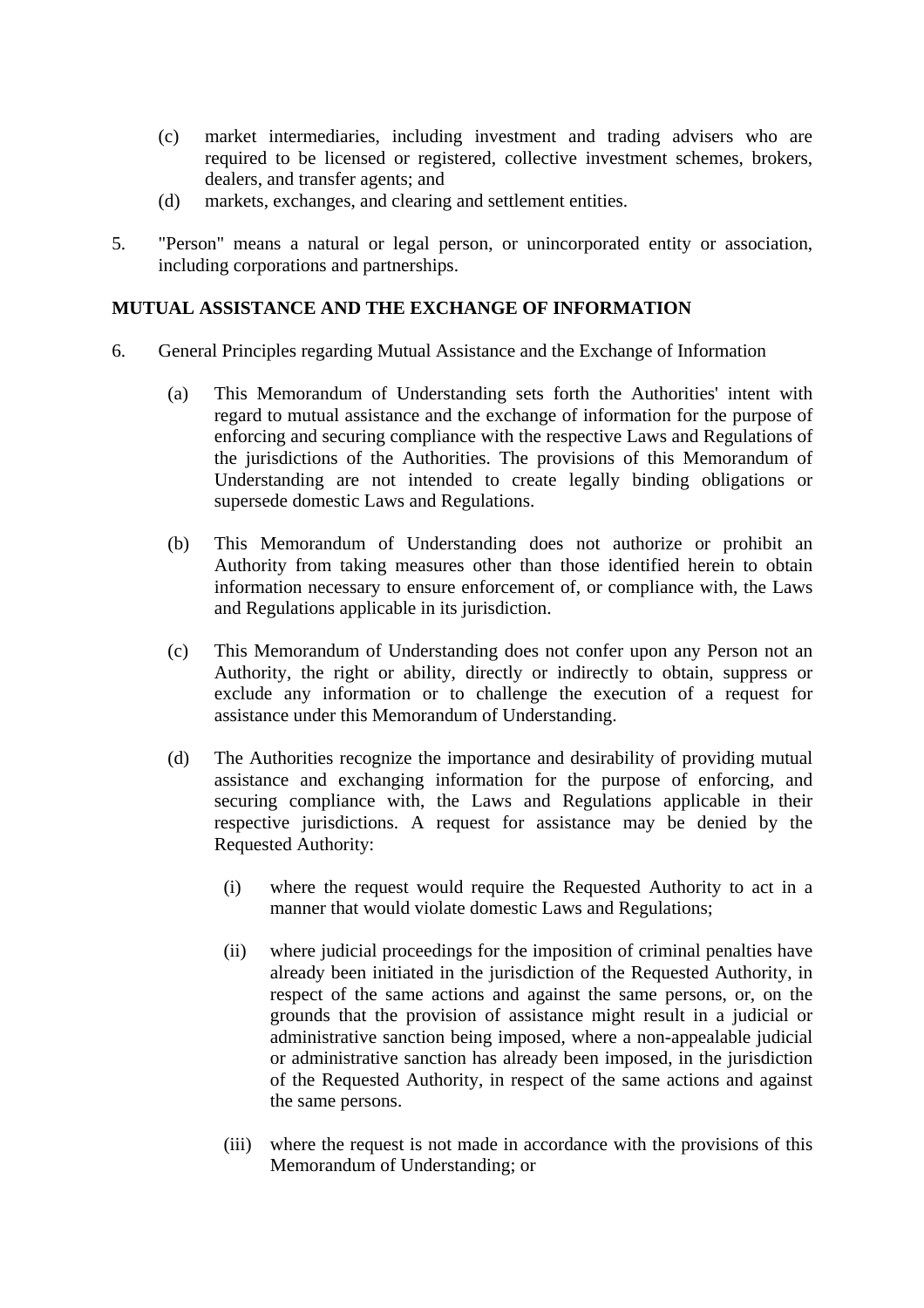(iv) where communication of the information might adversely affect the sovereignty, security or public policy of the State of the Requested Authority. .

Nothing in this provision shall prevent the Requested Authority from refusing a request in accordance with its own domestic Laws and Regulations.

Where a request for assistance is denied, or where assistance is not available under domestic Laws and Regulations, the Requested Authority may provide the reasons for not granting the assistance and consult pursuant to paragraph 12.

- 7. Scope of Assistance
	- (a) The Authorities will, within the framework of this Memorandum of Understanding, provide each other with the fullest assistance permissible to secure compliance with the respective Laws and Regulations of the Authorities.
	- (b) The assistance available under this Memorandum of Understanding may include, but is not limited to:
		- (i) providing information and documents held in the files of the Requested Authority regarding the matters set forth in the request for assistance;
		- (ii) obtaining information, documents or copies thereof regarding the matters set forth in the request for assistance, including:
			- contemporaneous records sufficient to reconstruct all securities and derivatives transactions, including records of all funds and assets transferred into and out of bank and brokerage accounts relating to these transactions;
			- records that identify: the beneficial owner and controller, and for each transaction, the account holder; the amount purchased or sold; the time of the transaction; the price of the transaction; and the individual and the bank or broker and brokerage house that handled the transaction; and
			- information identifying persons who beneficially own or control nonnatural Persons organized in the jurisdiction of the Requested Authority.
		- (iii) In accordance with Paragraph 9(d), taking or compelling a Person's statement, or, where permissible, testimony under oath, regarding the matters set forth in the request for assistance.
- 8. Requests For Assistance
	- (a) Requests for assistance shall be made in writing in the English language, signed by the Requesting Authority's contact person listed in the attached Appendix to this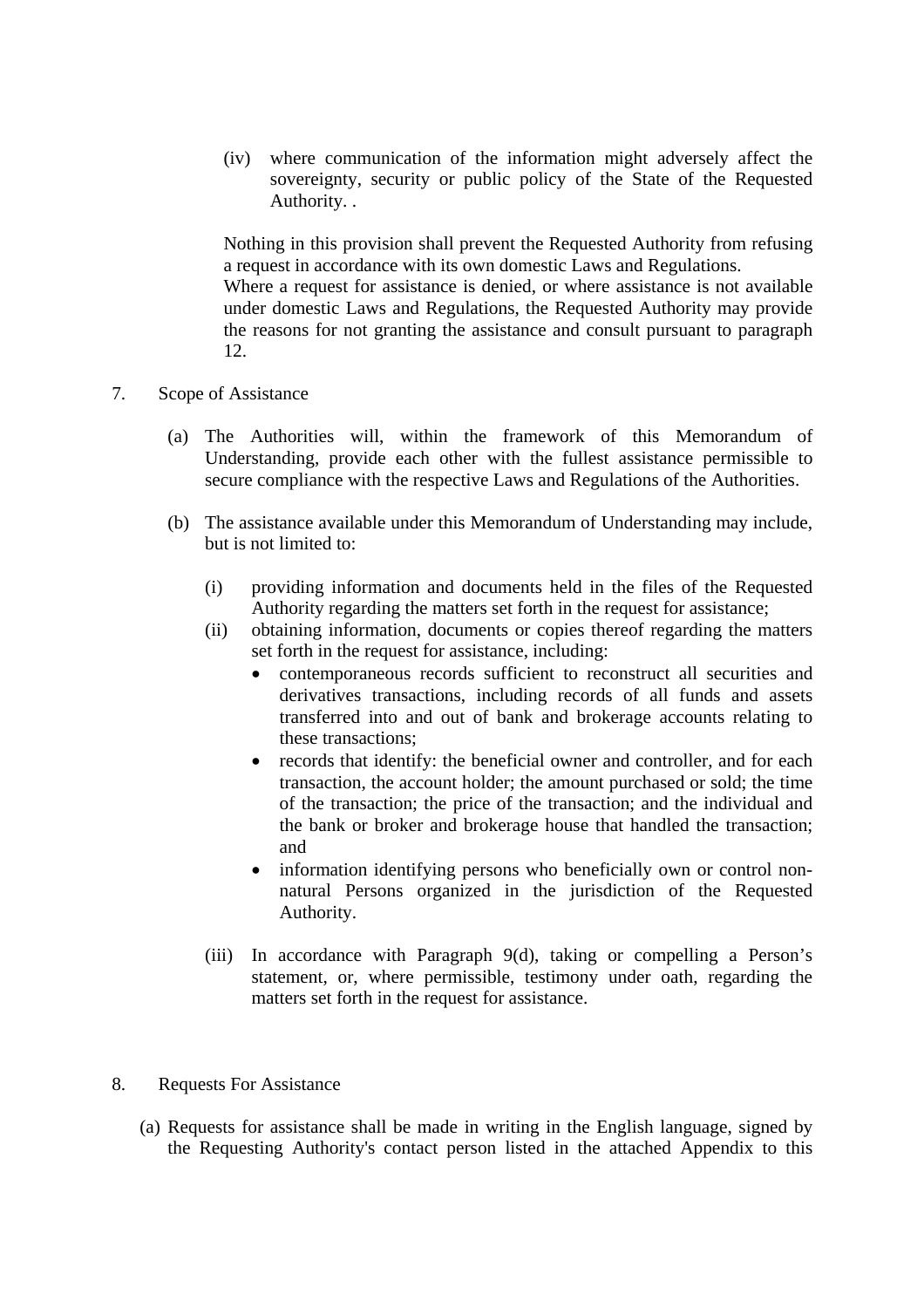Memorandum of Understanding, and will be addressed to the Requested Authority's contact office listed in this Appendix.

(b) Requests for assistance will include the following:

- (i) a description of the facts underlying the investigation that are the subject of the request, and the purpose for which the assistance is sought;
- (ii) a description of the assistance sought by the Requesting Authority and why the information sought will be of assistance;
- (iii) any information known to, or in the possession of, the Requesting Authority that might assist the Requested Authority in identifying either the Persons believed to possess the information or documents sought or the places where such information may be obtained:
- (iv) an indication of any special precautions that should be taken in collecting the information due to investigatory considerations, including the sensitivity of the information; and
- (v) the Laws and Regulations that may have been violated and that relate to the subject matter of the request, translated into the English language
- (c) In urgent circumstances, requests for assistance may be transmitted by telephone or facsimile, provided such communication is confirmed through an original, signed document.
- 9. Execution of Requests for Assistance
	- (a) To the extent permitted by its Laws and Regulations, the Requested Authority will provide the Requesting Authority, upon request, with information, documents or copies thereof held in its files, within a reasonable period of time.. The Requested Authority shall use the relevant means at its disposal for the execution of the request. The Authorities shall consult and agree on the types of enquiry that may be necessary for the execution of a request.
	- (b) Upon request the Requested Authority will require the production of documents or copies thereof identified in 7(b)(ii) from (i) any Person designated by the Requesting Authority, or (ii) any other Person who may possess the requested information or documents. Upon request, the Requested Authority will obtain other information relevant to the request.
	- (c) Upon request, the Requested Authority will seek responses to questions and/or a statement (or where permissible, testimony under oath) from any Person involved, directly or indirectly, in the activities that are the subject matter of the request for assistance or who is in possession of information that may assist in the execution of the request.
	- (d) Unless otherwise arranged by the Authorities, information, documents or copies thereof requested under this Memorandum of Understanding will be gathered in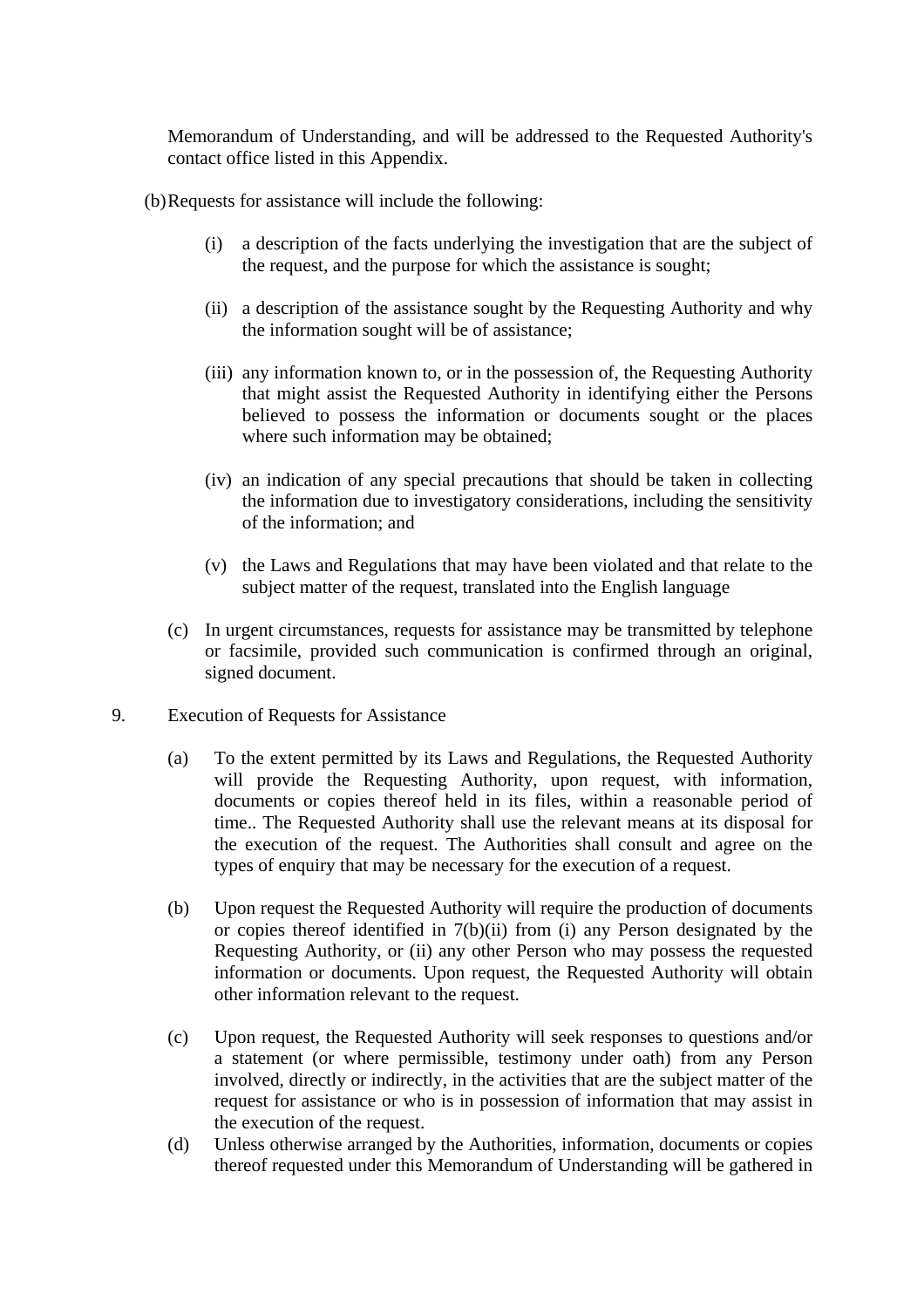accordance with the procedures applicable in the jurisdiction of the Requested Authority and by persons designated by the Requested Authority. Where permissible under the Laws and Regulations of the jurisdiction of the Requested Authority, a representative of the Requesting Authority may be present at the taking of statements and testimony and may provide, to a designated representative of the Requested Authority, specific questions to be asked of any witness.

To the extent permitted by its Laws and Regulations, the Requesting Authority shall provide the Requested Authority with such further assistance as may reasonably be required for the efficient execution of the request including the provision of further information as to the circumstances surrounding the request, staff or other resources.

To the extent permitted by their respective national Laws and Regulations, the Authorities will consider conducting joint investigations in cases where the request for assistance concerns violations of Laws and Regulations, where it would assist in the effective investigation of the alleged violations. The Authorities should consult to define the procedures to be adopted for conducting any joint investigation, the sharing of work and responsibilities and the follow up actions to such investigations.

- (e) If it appears to the Requested Authority that the response to a request for assistance under this Memorandum of Understanding will incur substantial costs, the Requested Authority may call for the establishment of a cost sharing arrangement before continuing to respond to such a request.
- (f) In urgent circumstances, the response to requests for assistance may be transmitted by telephone or facsimile, provided such communication is confirmed through an original, signed document.
- 10. Permissible Uses of Information
	- (a) The Requesting Authority may use non-public information and non-public documents furnished in response to a request for assistance under this Memorandum of Understanding solely for:
		- (i) the purposes set forth in the request for assistance, including ensuring compliance with the Laws and Regulations related to the request; and
		- (ii) a purpose within the general framework of the use stated in the request for assistance, including conducting a civil or administrative enforcement proceeding, assisting in a self regulatory organization's surveillance or enforcement activities (insofar as it is involved in the supervision of trading or conduct that is the subject of the request), assisting in a criminal prosecution, or conducting any investigation for any general charge applicable to the violation of the provision specified in the request where such general charge pertains to a violation of the Laws and Regulations administered by the Requesting Authority. This use may include enforcement proceedings which are public.
	- (b) If a Requesting Authority intends to use information furnished under this Memorandum of Understanding for any purpose other than those stated in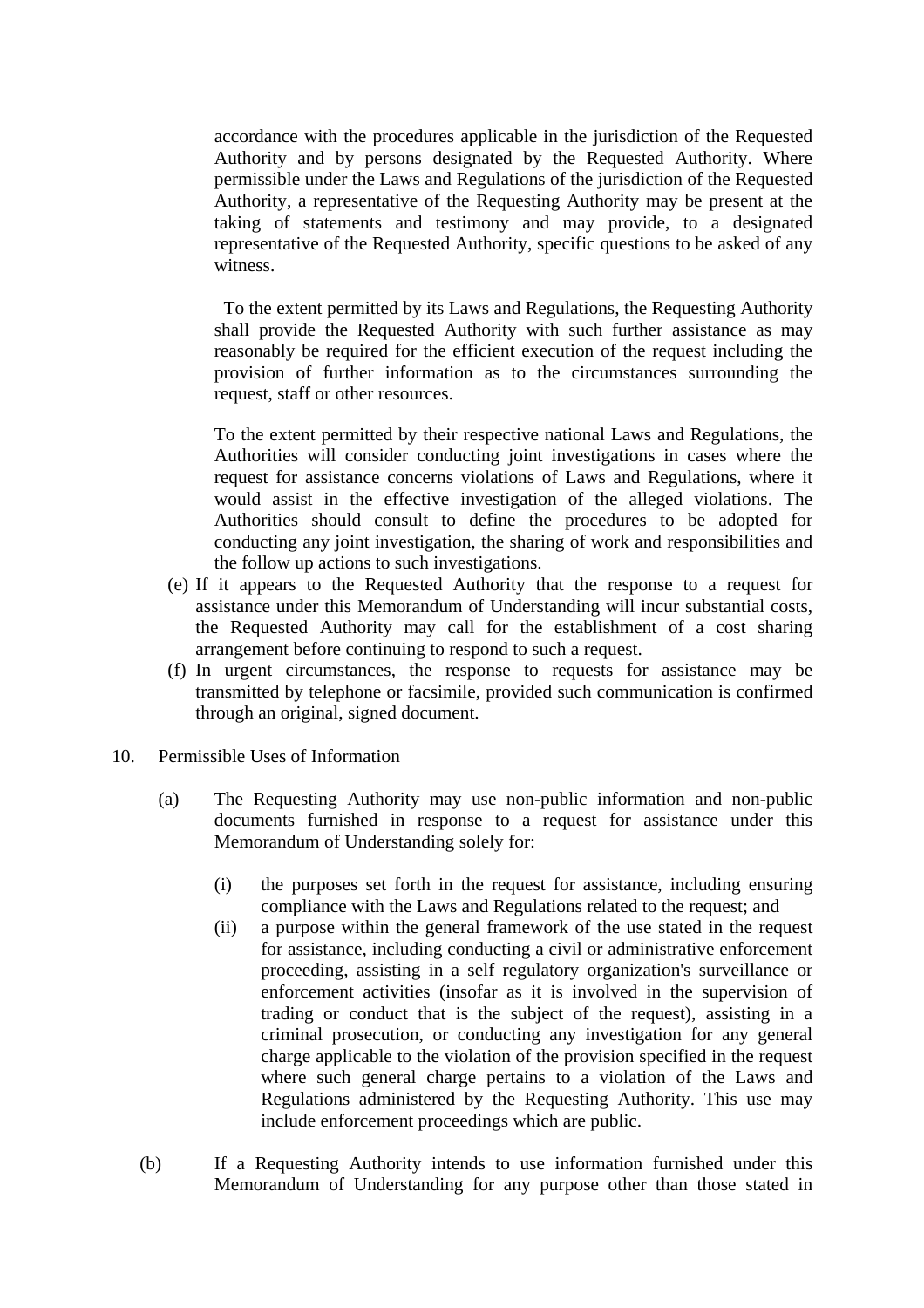Paragraph 10(a), it must obtain the prior written consent of the Requested Authority. If the Requested Authority consents to the use of the information for purposes other than those stated, it may subject its consent to certain conditions. Nothing in this provision shall obligate the Requested Authority to furnish documents and information in violation of its own domestic Laws and Regulations.

- (c) The Authorities to which unsolicited information is supplied will use this information solely for the purposes stated in the transmission letter or for the purposes of administrative proceedings or for the discharge of the obligation to report to judicial authorities. If this information is used for the purpose of initiating, conducting or assisting in a criminal procedure, it must obtain the prior written consent of the providing Authority.
- 11. Confidentiality
	- (a) Each Authority will keep confidential requests made under this Memorandum of Understanding, the contents of such requests and the information received under this Memorandum of Understanding, as well as the matters arising under this Memorandum of Understanding, including consultations between or among Authorities, and unsolicited assistance. After consultation with the Requesting Authority, the Requested Authority may disclose the fact that the Requesting Authority has made the request if such disclosure is required to carry out the request.
	- (b) The Requesting Authority will not disclose non-public documents and information received under this Memorandum of Understanding, except as contemplated by paragraph 10(a) or in response to a legally enforceable demand according to its Laws and Regulations. In the event of a legally enforceable demand, the Requesting Authority will notify the Requested Authority prior to complying with the demand, and will assert such appropriate legal exemptions or privileges with respect to such information as may be available. The Requesting Authority will use its best efforts to protect the confidentiality of non-public documents and information received under this Memorandum of Understanding.
	- (c) Prior to providing information to a self-regulatory organization in accordance with paragraph  $10(a)(ii)$ , the Requesting Authority will ensure that the selfregulatory organization is able and will comply on an ongoing basis with the confidentiality provisions set forth in paragraphs 11(a) and (b) of this Memorandum of Understanding, and that the information will be used only in accordance with paragraph 10(a) of this Memorandum of Understanding, and will not be used for competitive advantage.
	- (d) If an Authority decides to make public an administrative or a disciplinary sanction within the course of its duties, it may, with the written consent of the Authority providing the information, indicate that the successful outcome of the case has been achieved with the aid of the international co-operation mechanisms provided for in this Memorandum of Understanding.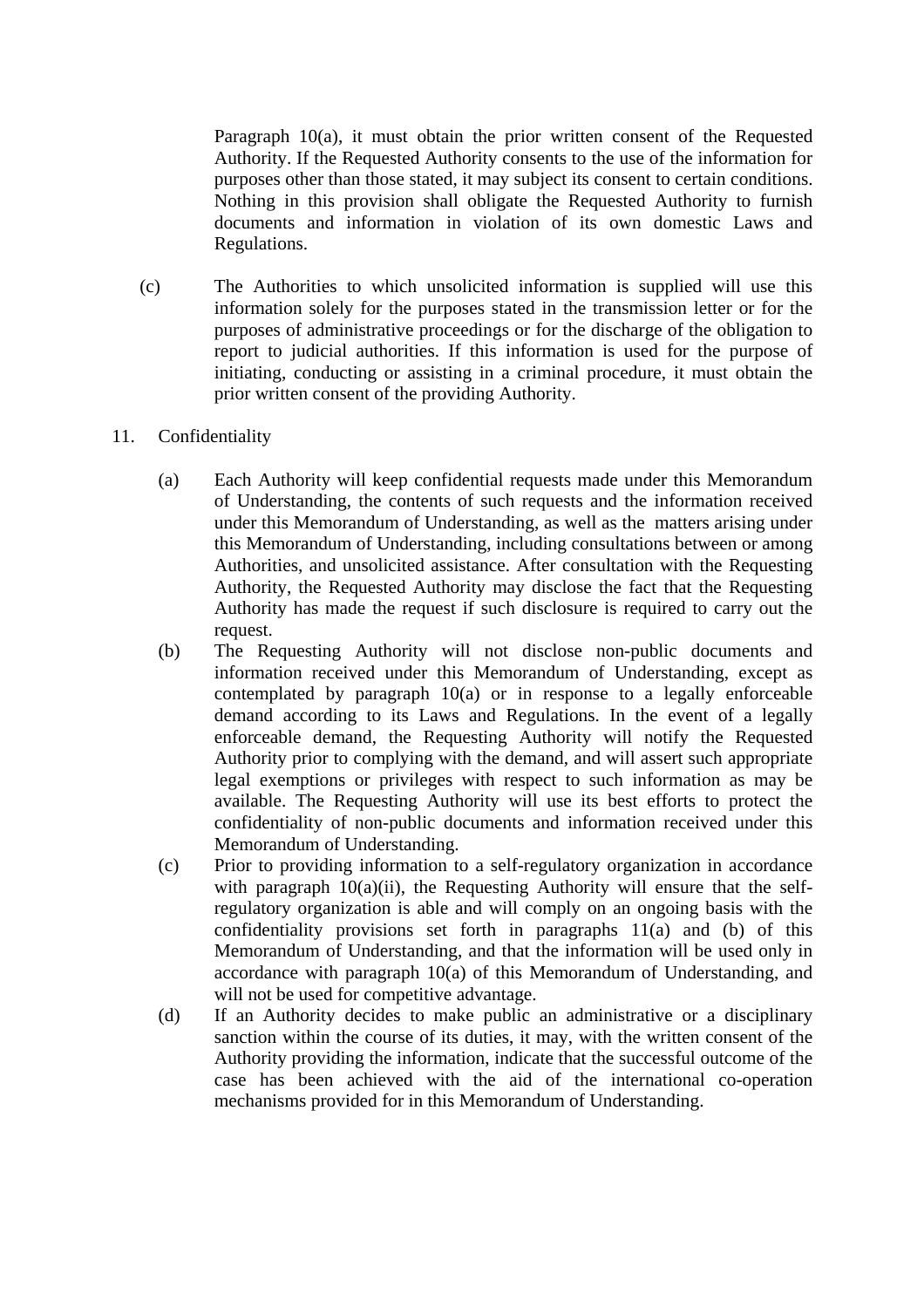- 12. Consultation Regarding Mutual Assistance and the Exchange of Information
	- (a) This Memorandum of Understanding may be amended or modified by mutual consent. Any amendment or modification of this Memorandum of Understanding shall follow the same procedures as its entry into force, except for changes in the contact information appearing in the Appendix to this Memorandum of Understanding, which may be changed by written notice by one Authority to another.
	- (b) The Authorities will consult periodically with each other regarding this Memorandum of Understanding about matters of common concern with a view to improving its operation and resolving any issues that may arise. In particular, the Authorities will consult in the event of:
		- (i) a significant change in market or business conditions or in legislation where such change is relevant to the operation of this Memorandum of Understanding;
		- (ii) a demonstrated change in the willingness or ability of an Authority to meet the provisions of this Memorandum of Understanding; and
		- (iii) any other circumstance that makes it necessary or appropriate to consult, amend or extend this Memorandum of Understanding in order to achieve its purposes.
	- (c) The Requesting Authority and the Requested Authority will consult with one another in matters relating to specific requests made pursuant to this Memorandum of Understanding (e.g., where a request may be denied, or if it appears that responding to a request will involve a substantial cost). The Authorities will define the terms herein in accordance with the relevant Laws and Regulations of the jurisdiction of the Requesting Authority unless such definition would require the Requested Authority to exceed its legal authority or otherwise be prohibited by the laws applicable in the jurisdiction of the Requested Authority. In such case, the Requesting and Requested Authorities will consult.
- 13. Unsolicited Assistance

Each Authority will make all reasonable efforts to provide, without prior request, the other Authority with any information that it considers is likely to be of assistance to the other Authority in securing compliance with Laws and Regulations applicable in its jurisdiction. The terms and conditions of this Memorandum of Understanding will apply if the providing Authority specifies that the information is transferred under this Memorandum of Understanding.

## **FINAL PROVISIONS**

14. Publication

This Memorandum of Understanding may be published.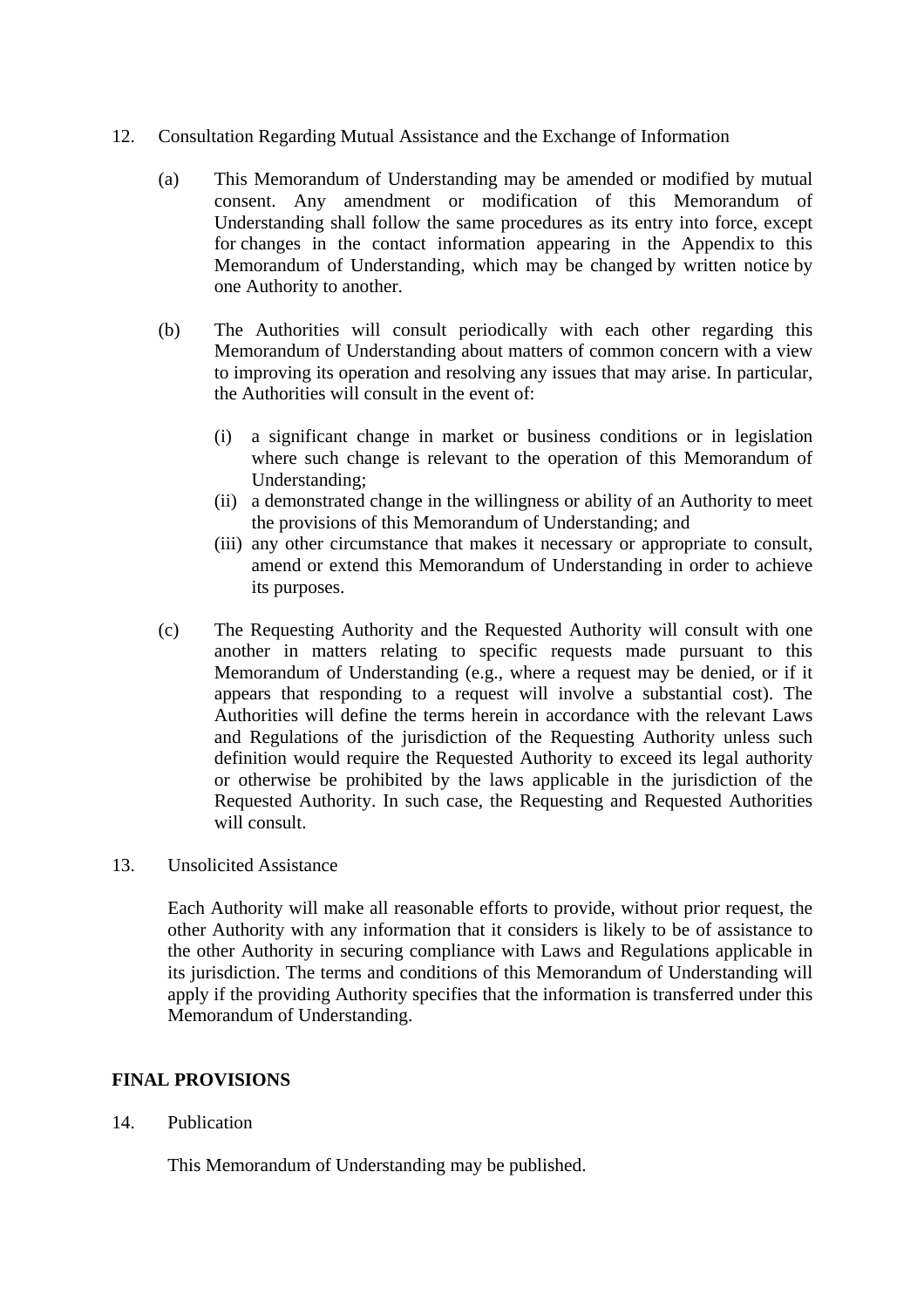### 15. Effective Date

 Cooperation in accordance with this Memorandum of Understanding will enter into force on the date of its signing by the Authorities.

- 16. Termination
	- (a) Each Authority may terminate its participation in this Memorandum of Understanding at any time by giving at least 30 days prior written notice to the other Authority.
	- (b) In the event that an Authority decides to terminate its participation in this Memorandum of Understanding, cooperation and assistance in accordance with this Memorandum of Understanding will continue until the expiration of 30 days after that Authority gives written notice to the other Authority of its intention to discontinue cooperation and assistance hereunder. If an Authority gives a termination notice, cooperation and assistance in accordance with this Memorandum of Understanding will continue with respect to all requests for assistance that were made, or information provided, before the effective date of notification (as indicated in the notice but no earlier than the date the notice is sent) until the Requesting Authority terminates the matter for which assistance was requested.
	- (c) In the event of the termination of an Authority's participation in the Memorandum of Understanding, whether under the provisions of 16(a) or 16(b), information obtained under this Memorandum of Understanding will continue to be treated confidentially in the manner prescribed under Article 11 of this Memorandum of Understanding.

Done at , this day of 2006, which corresponds to the day of 5766, in duplicate in Thai, Hebrew and English, all texts being equally authentic. In case of divergences in interpretation, the English text shall prevail.

*[Signature page follows]*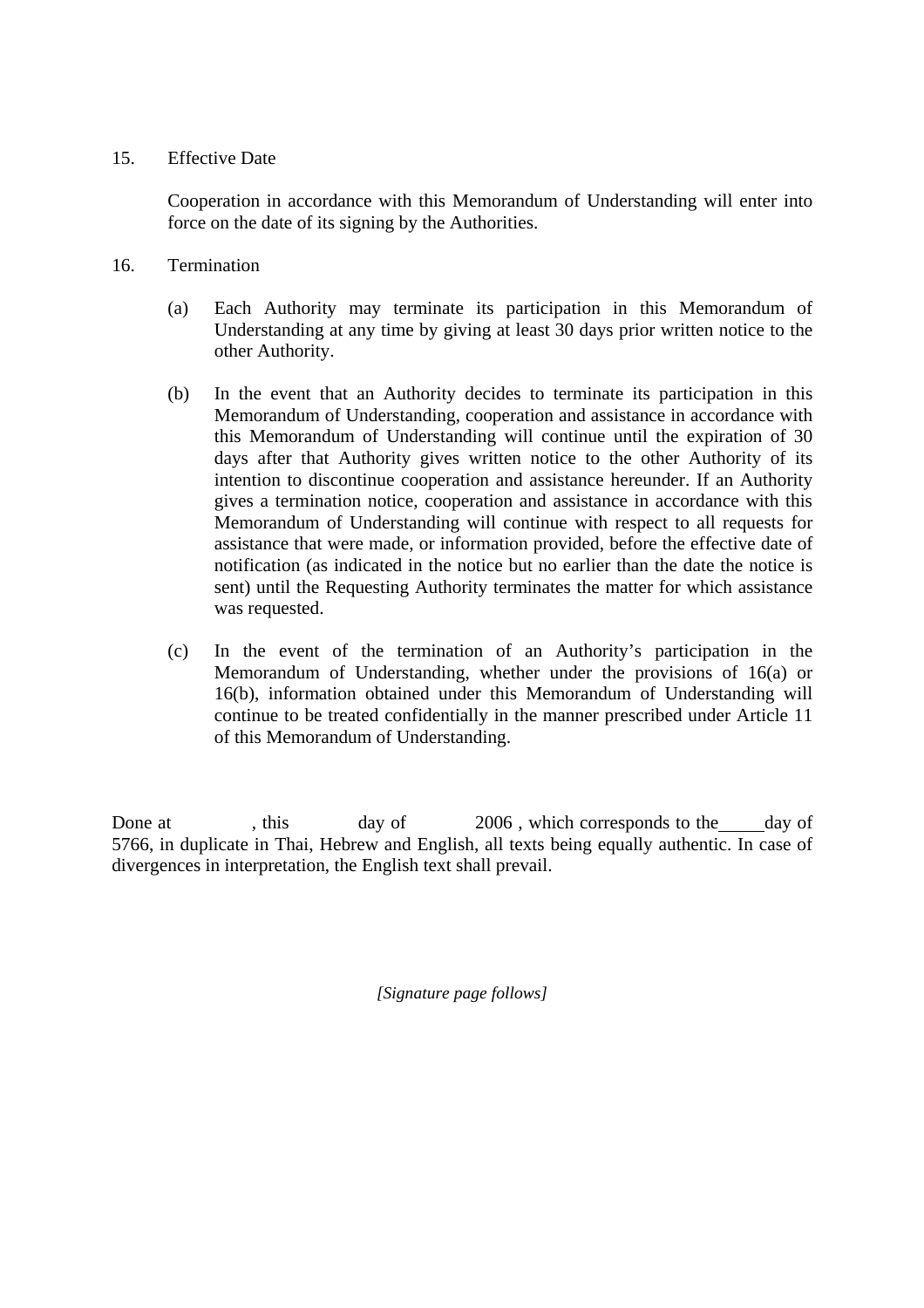**[Signature page of the MOU between the Securities and Exchange Commission, Thailand, and the Israel Securities Authority]** 

**(Mr. Thirachai Phuvanatnaranubala) Secretary-General The Securities and Exchange Commission, Thailand** 

> **(Mr. Moshe Tery) Chairman The Israel Securities Authority**